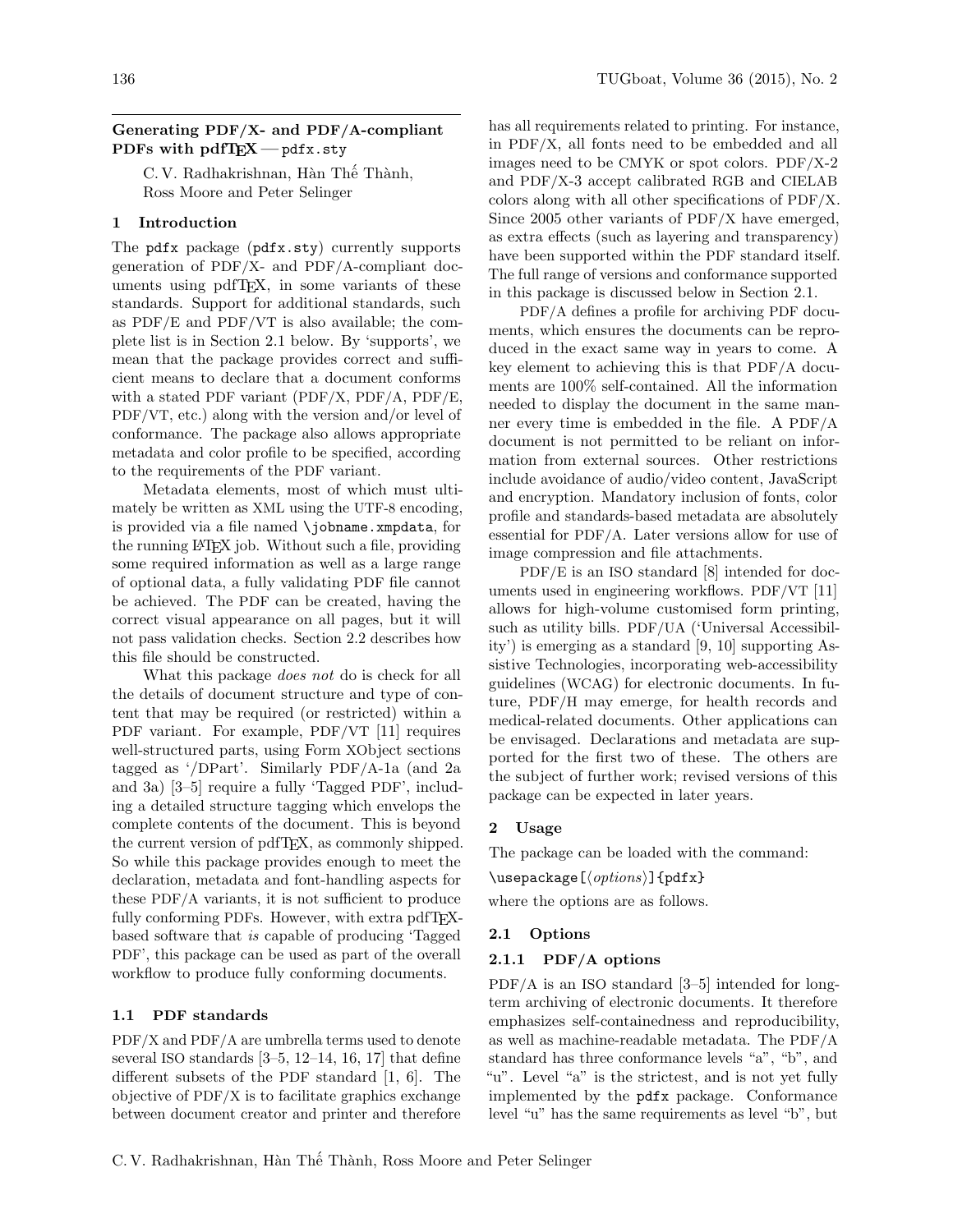with the additional requirement that all text in the document must have a Unicode mapping. The pdfx package produces such Unicode mappings even in level "b" files. The standard also has three different versions 1, 2, and 3, which were standardized in 2005, 2011, and 2012, respectively. Earlier versions contain a subset of the features of later versions, so for maximum portability, it is preferable to use a lower-numbered version. There is no conformance level "u" in version 1 of the standard. For many typical uses of PDF/A, it is sufficient to use PDF/ A-1b.

- a-1a: generate PDF/A-1a. Experimental, not fully implemented.
- a-1b: generate PDF/A-1b.
- a-2a: generate PDF/A-2a. Experimental, not fully implemented.
- a-2b: generate PDF/A-2b.
- a-2u: generate PDF/A-2u.
- a-3a: generate PDF/A-3a. Experimental, not fully implemented.
- a-3b: generate PDF/A-3b.
- a-3u: generate PDF/A-3u.

By 'Experimental, not fully implemented' we mean primarily that the document structure, as required for 'Tagged PDF', is not handled by this package. Using other pdfT<sub>EX</sub>-based software that is capable of producing such complete tagging, conforming documents can indeed be produced.

### 2.1.2 PDF/E options

PDF/E is an ISO standard intended for documents used in engineering workflows. There is only one version of the PDF/E standard so far, and it is called PDF/E-1.

• e-1: generate  $PDF/E-1$ .

### 2.1.3 PDF/VT options

PDF/VT is an ISO standard intended as an exchange format for variable and transactional printing, and is an extension of the PDF/X-4 standard. The standard specifies three PDF/VT conformance levels. Level 1 is for single-file exchange, level 2 is for multi-file exchange, and level 2s is for streamed delivery. Currently, none of the PDF/VT conformance levels are fully implemented by the pdfx package.

- vt-1: generate PDF/VT-1. Experimental, not fully implemented.
- vt-2: generate PDF/VT-2. Experimental, not fully implemented.
- vt-2s: generate PDF/VT-2s. Experimental, not fully implemented.

By 'Experimental, not fully implemented' here we mean primarily that the structuring of a document into '/DPart' sections, as Form XObjects, is not handled by this package. This is possible with current pdfT<sub>F</sub>X software, but not yet in a way that lends itself easily to full automation, due to requirements of knowing the internal object number of certain internal PDF constructs. All other aspects— PDFInfo declaration, metadata and color profile — of the PDF/VT variants are correctly handled.

#### 2.1.4 PDF/X options

PDF/X is an ISO standard intended for graphics interchange. It emphasizes printing-related requirements, such as embedded fonts and color profiles. The PDF/ X standard has a large number of variants and conformance levels. The basic variants are known as X-1, X-1a, X-3, X-4, and X-5. (A revised version of the X-2 standard was published in 2003, but withdrawn as an ISO standard in 2011, basically due to lack of interest in using it.) The PDF/X-1a standard exists in revisions of 2001 and 2003, the PDF/X-3 standard exists in revisions of 2002 and 2003, and the PDF/ X-4 and PDF/X-5 standards exist in revisions of 2008 and 2010. Moreover, some of these standards have a 'p' version, which permits the use of an externally supplied color profile (instead of an embedded one), and/or a 'g' version, which permits the use of external graphical content. Moreover, PDF/X-5 has an 'n' version, which extends PDF/X-4p by permitting additional color spaces other than grayscale, RGB, and CMYK. For many typical uses of PDF/X, it is sufficient to use PDF/X-1a.

- $x-1$ : generate PDF/X-1.
- x-1a: generate PDF/X-1a. Options x-1a1 and x-1a3 are also available to specify PDF/X-1a: 2001 or PDF/X-1a:2003 explicitly.
- x-3: generate PDF/X-3. Options x-302 and x-303 are also available to specify PDF/X-3:2002 or PDF/X-3:2003 explicitly.
- x-4: generate PDF/X-4. Options x-408 and x-410 are also available to specify PDF/X-4:2008 or PDF/X-4:2010 explicitly.
- x-4p: generate PDF/X-4p. Options x-4p08 and x-4p10 are also available to specify PDF/X-4p: 2008 or PDF/X-4p:2010 explicitly.
- x-5g: generate PDF/X-5g. Options x-5g08 and x-5g10 are also available to specify PDF/X-5g: 2008 or PDF/X-5g:2010 explicitly.
- x-5n: generate PDF/X-5n. Options x-5n08 and x-5n10 are also available to specify PDF/X-5n: 2008 or PDF/X-5n:2010 explicitly. Experimental, not fully implemented.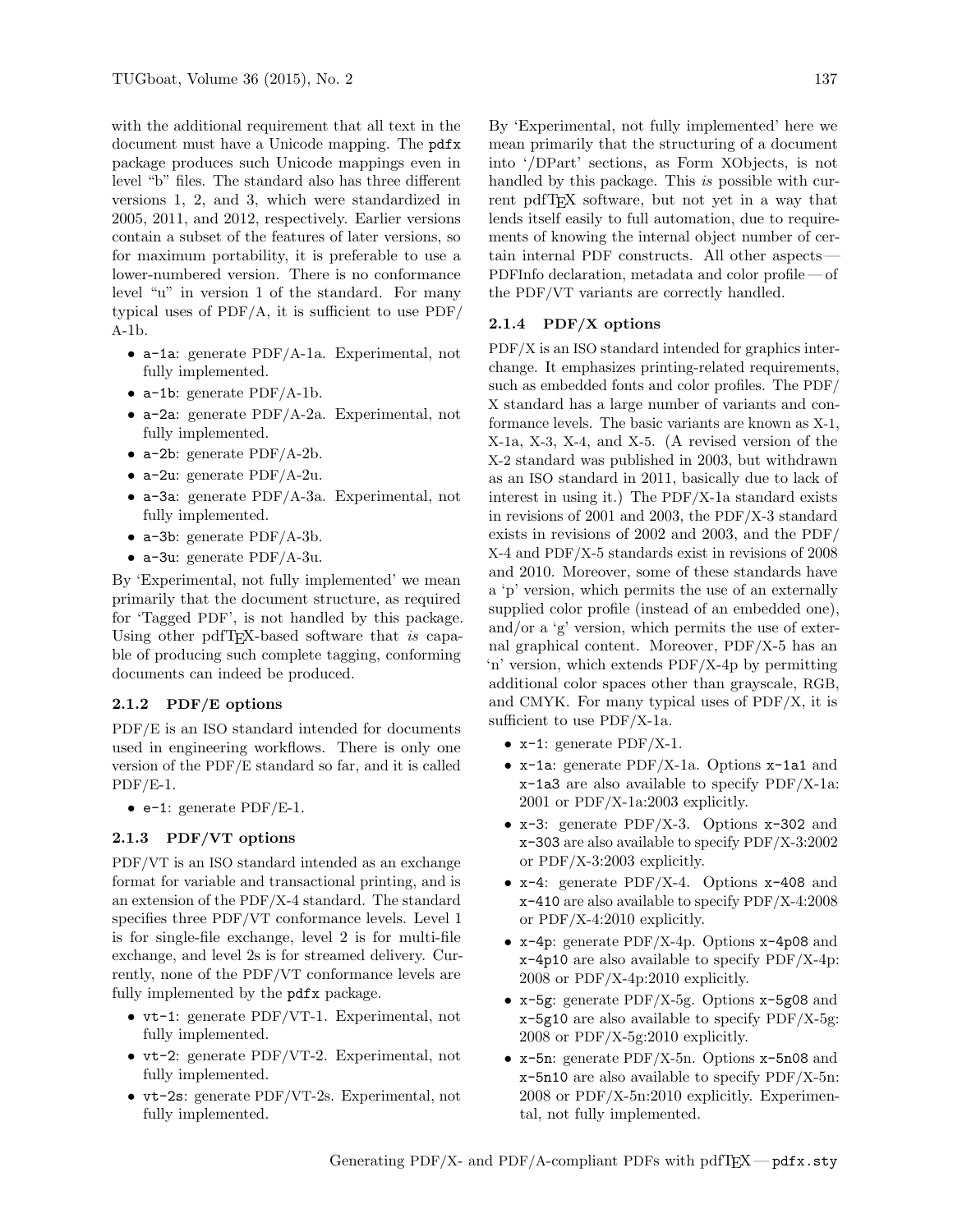• x-5pg: generate PDF/X-5pg. Options x-5pg08 and x-5pg10 are also available to specify PDF/ X-5pg:2008 or PDF/X-5pg:2010 explicitly.

### 2.1.5 Other options

These options are experimental and should not normally be used.

- useBOM: generate an explicit UTF-8 byte-order marker in the embedded XMP metadata, and make the XMP packet writable. Neither of these features are required by the PDF/A standard, but there exist some PDF/A validators (reportedly validatepdfa.com) that seem to require them. Note: the implementation of this feature is experimental and may break with future updates to the xmpincl package.
- noBOM: do not generate the optional byte-order marker (default).
- pdf13: use PDF 1.3, overriding the version specified by the applicable standard. This may produce a non-standard-conforming PDF file.
- pdf14: use PDF 1.4, overriding the version specified by the applicable standard. This may produce a non-standard-conforming PDF file.
- pdf15: use PDF 1.5, overriding the version specified by the applicable standard. This may produce a non-standard-conforming PDF file.
- pdf16: use PDF 1.6, overriding the version specified by the applicable standard. This may produce a non-standard-conforming PDF file.
- pdf17: use PDF 1.7, overriding the version specified by the applicable standard. This may produce a non-standard-conforming PDF file.

# <span id="page-2-0"></span>2.2 Data file for metadata

As mentioned above, standards-compliant PDF documents require metadata to be included. The pdfx package expects the metadata to be supplied in a special data file called \jobname.xmpdata. Here, \jobname is usually the basename of the document's main .tex file. For example, if your document source is main.tex, then the metadata must be in a file called main.xmpdata. None of the individual metadata fields are mandatory, but for most documents, it makes sense to define at least the title and the author. Here is an example of a short .xmpdata file: \Title{Baking through the ages}

\Author{A. Baker\sep C. Kneader}

\Keywords{cookies\sep muffins\sep cakes} \Publisher{Baking International}

Please note that multiple authors and keywords have been separated by **\sep**. The **\sep** macro is only permitted in the \Author, \Keywords, and \Publisher fields.

After processing, the local directory contains a file named such as pdfa.xmpi or pdfx.xmpi according to the PDF variant required. This file is the complete XMP metadata packet. It can be checked for validity using an online validator, such as: [http://www.pdflib.com/knowledge-base/](http://www.pdflib.com/knowledge-base/!xmp-metadata/free-xmp-validator) [xmp-metadata/free-xmp-validator](http://www.pdflib.com/knowledge-base/!xmp-metadata/free-xmp-validator)

#### 2.3 List of supported metadata fields

Here is a complete list of user-definable metadata fields currently supported, and their meanings. More may be added in the future. These commands can only be used in the .xmpdata file.

# 2.3.1 General information:

- \Author: the document's human author. Separate multiple authors with \sep.
- \Title: the document's title.
- \Keywords: list of keywords, separated with \sep.
- \Subject: the abstract.
- \Publisher: the publisher.

#### 2.3.2 Copyright information:

- \Copyright: a copyright statement.
- \CopyrightURL: location of a web page describing the owner and/or rights statement for this document.
- \Copyrighted: "True" if the document is copyrighted, and "False" if it isn't. This is automatically set to "True" if either \Copyright or \CopyrightURL is specified, but can be overridden. For example, if the copyright statement is "Public Domain", this should be set to "False".

### 2.3.3 Publication information:

- \PublicationType: The type of publication. If defined, must be one of book, catalog, feed, journal, magazine, manual, newsletter, pamphlet. This is automatically set to "journal" if \Journaltitle is specified, but can be overridden.
- \Journaltitle: The title of the journal where the document was published.
- \Journalnumber: The ISSN for the publication in which the document was published.
- \Volume: Journal volume.
- \Issue: Journal issue/number.
- \Firstpage: First page number of the published version of the document.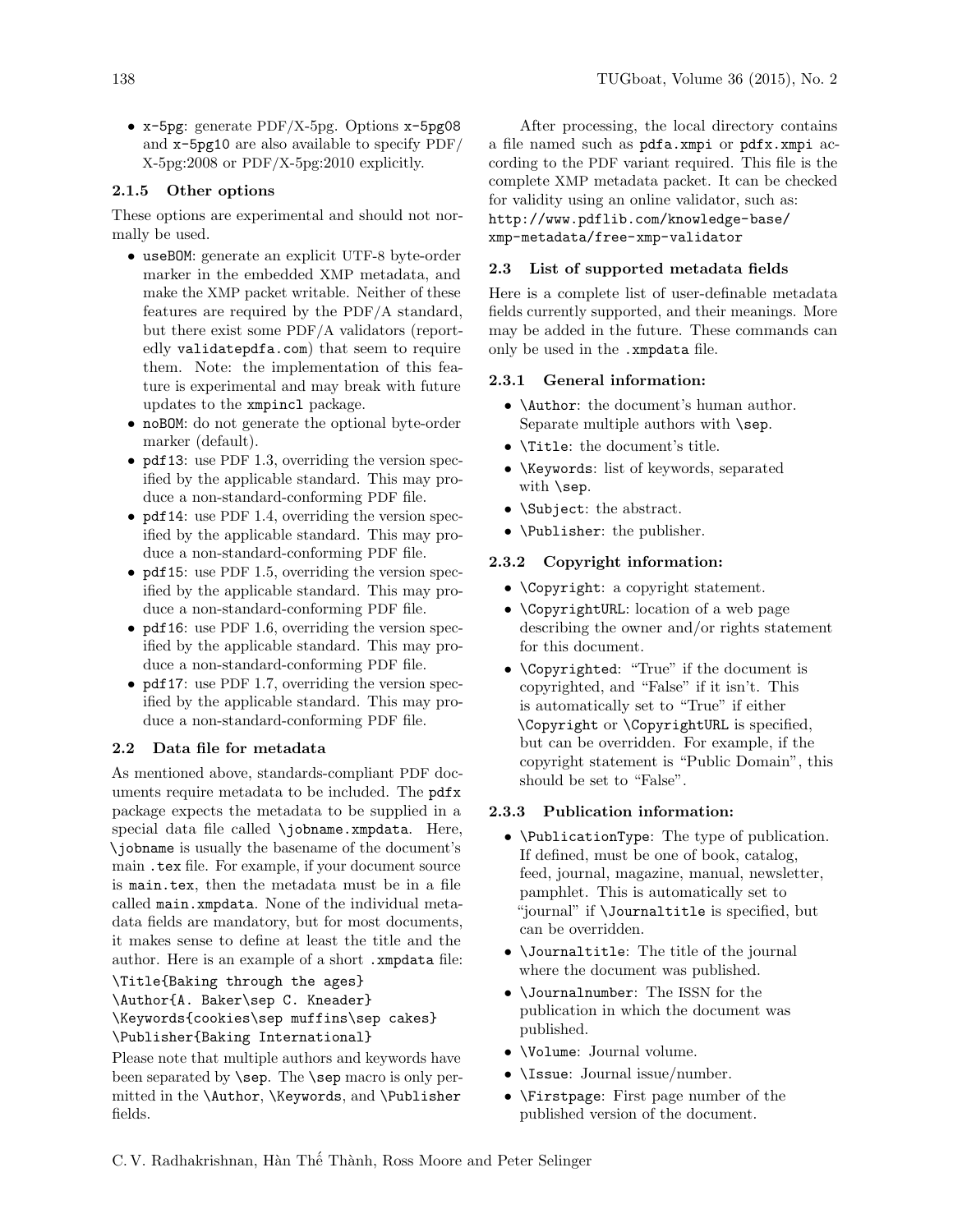- \Lastpage: Last page number of the published version of the document.
- \Doi: Digital Object Identifier (DOI) for the document, without the leading "doi:".
- \CoverDisplayDate: Date on the cover of the journal issue, as a human-readable text string.
- \CoverDate: Date on the cover of the journal issue, in a format suitable for storing in a database field with a "date" data type.

### 2.4 Symbols permitted in metadata

Within the metadata, all printable ASCII characters except  $\setminus$ ,  $\{$ ,  $\}$ , and  $\%$  represent themselves. Also, all printable Unicode characters from the basic multilingual plane (i.e., up to code point U+FFFF) can be used directly with the UTF-8 encoding. (Encodings other than UTF-8 are not currently supported in the metadata). Consecutive whitespace characters are combined into a single space. Whitespace after a macro such as \copyright, \backslash, or \sep is ignored. Blank lines are not permitted. Moreover, the following markup can be used:

- $\bullet$  " $\backslash$ ": a literal space (for example after a macro)
- $\sqrt{\ }$ : a literal %
- $\bullet$  \{: a literal {
- $\{\}$ : a literal }
- \backslash: a literal backslash, \
- \copyright: the copyright symbol,  $\odot$

The macro **\sep** is only permitted within **\Author**, \Keywords, and \Publisher. Its intention is to separate multiple authors, keywords, etc. However, for validation purposes, multiple authors and keywords must not be truly separated. The package takes care of this, even when \sep is used.

It turns out that other T<sub>F</sub>X macros can be used, provided the author is very careful and does not ask for too-complicated T<sub>EX</sub> or LAT<sub>EX</sub> expansions into internal commands or non-character primitives; basically just accents, macros for Latin-based special characters, and simple textual replacements, perhaps with a simple parameter. A special macro

### \pdfxEnableCommands{...}

is provided to help resolve difficulties that may arise.

For example, \pdfxEnableCommands is needed with the name of one of our authors, Hàn Thế Thành, due to the doubly-accented letter  $\acute{\text{e}}$ . It is usual to define a macro such as:

# \def\thanh{H\'an Th\'{\^e} Thanh}

In previous versions of the pdfx package, use of such a macro within the .xmpdata file, in the Copyright information say, could result in the accent macros expanding into internal primitives, such as

#### H\unhbox \voidb@x \bgroup

\let \unhbox \voidb@x \setbox ...

going on for many lines. This clearly has no place within the XMP metadata. To get around this, one could try using simplified macro definitions

# \pdfxEnableCommands{ \def\'#1{#1^^cc^80}

\def\'#1{#1^^cc^81} \def\^#1{#1^^cc^82}}

where the ^^cc^80, ^^cc^81, ^^cc^82 cause TEX to generate the correct UTF-8 bytes for 'combining accent' characters.

This works fine for metadata fields that appear just in the XMP packet. However, it is not sufficient for the PDF /Author key, which must exactly match with the dc:creator metadata element. What is needed instead is

#### \pdfxEnableCommands{

\def\thanh{H^^c3^^a0n Th\eee Thanh} \def\eee{^^c3^^aa^^cc^^81 }}

or the above with  $\hat{a}'$  typed directly as UTF-8 instead of ^^c3^^a0 and 'ê' in UTF-8 for ^^c3^^aa. The reason for this is due to the \pdfstringdef command, which constructs the accented Latin letters as single combined characters à and  $\hat{e}$ , without resorting to combining accents, wherever possible. If the metadata does not have the same, irrespective of Unicode normalisation, then validation fails.

With the latest version of the pdfx package, such difficulties have been overcome, at least for characters used in Western European, Latin-based languages. The input encoding used when reading the .xmpdata file now includes interpretations of TEX's usual accent commands to produce the required UTF-8 byte sequences. Work is ongoing to extend this input encoding to additional languages (e.g., extended Latin, Cyrillic, Greek, etc.). A significant portion of the Unicode Basic Plane characters can be covered this way. Modules could even be provided for CJK character sets and mathematical symbols, etc. However, this can become memory intensive, so significant testing will be required before this becomes a standard part of the pdfx package.

#### 2.5 Color profiles

Most standards-compliant PDF documents require a color profile to be embedded within the file. In a nutshell, such a profile determines precisely how the colors used in the document will be rendered when printed to a physical medium. This can be used to ensure that the document will look exactly the same, even when it is printed on different printers, with different paper types, etc. The inclusion of a color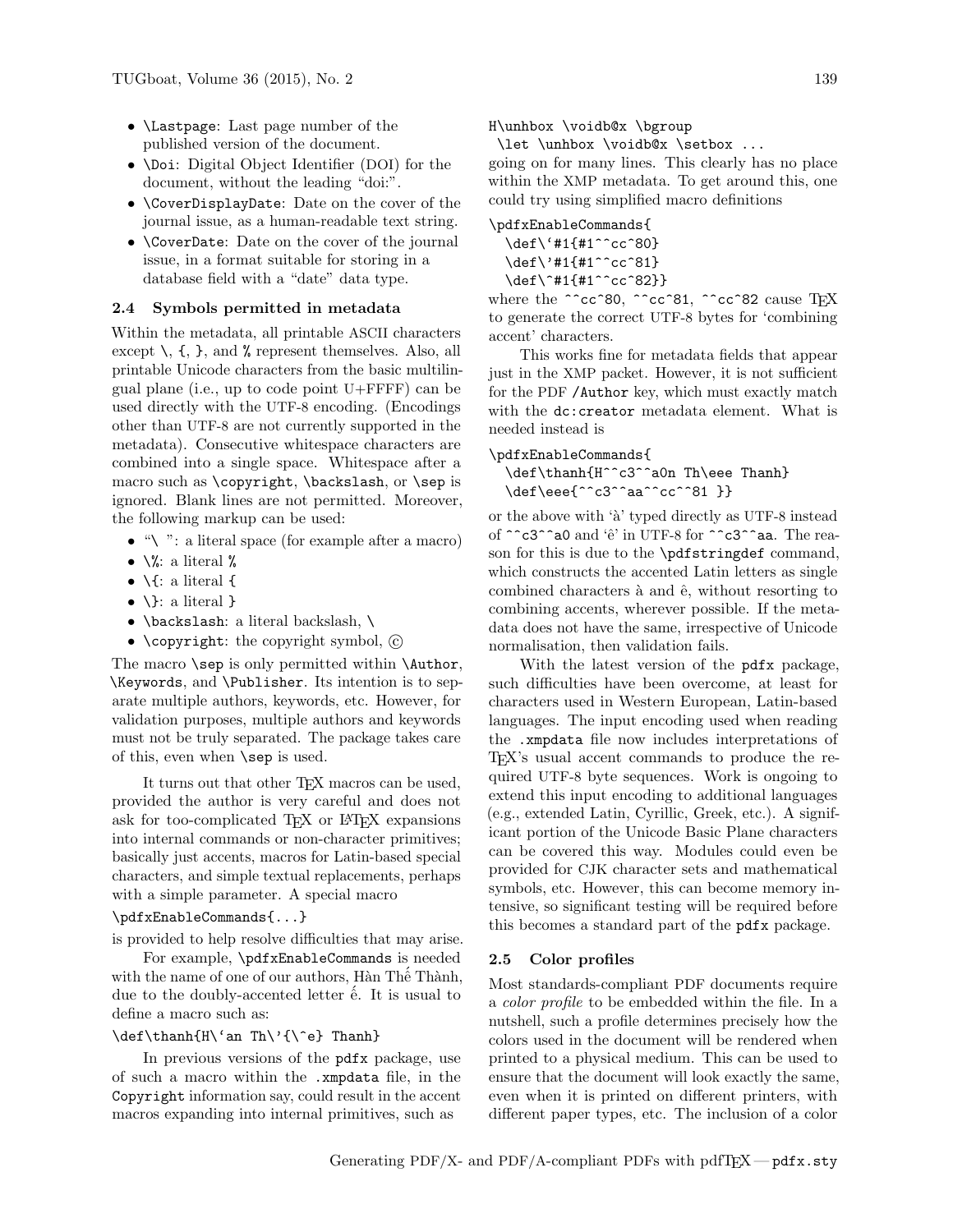profile is necessary to make the document completely self-contained.

Since most L<sup>AT</sup>EX users are not graphics professionals and are not particularly picky about colors, the pdfx package includes default profiles that will be included when nothing else is specified. Therefore, the average user doesn't have to do anything special about color.

Users who wish to use a specific color profile can do so by including a \setRGBcolorprofile or \setCMYKcolorprofile command in the .xmpdata file. Note that PDF/A and PDF/E accept an RGB color profile, while PDF/X and PDF/VT require a CMYK color profile. Use the following commands to specify an RGB or CMYK color profile, respectively:  $\setminus$ setRGBcolorprofile{ $\{filename\}$ }

 $\{\langle \text{identity } \rangle\}\{\langle \text{info string} \rangle\}\{\langle \text{register } \rangle\}$ 

 $\setminus$ setCMYKcolorprofile{ $\langle filename \rangle$ }

 ${\lbrace \langle output\ intent \rangle}{\lbrace \langle identifier \rangle}{\lbrace \langle registry\ URL \rangle}$ Within the arguments of these macros, the characters  $\langle \rangle$ ,  $\rangle$ ,  $\&$ ,  $\hat{\ }$ ,  $\angle$ ,  $\#$ ,  $\$\$ , and  $\hat{\ }$  can be used as themselves, but % must be escaped as  $\%$ . The defaults are:

#### \setRGBcolorprofile

{sRGB\_IEC61966-2-1\_black\_scaled.icc} {sRGB\_IEC61966-2-1\_black\_scaled} {sRGB IEC61966 v2.1 with black scaling} {http://www.color.org}

\setCMYKcolorprofile

{coated\_FOGRA39L\_argl.icc} {Coated FOGRA39} {FOGRA39 (ISO Coated v2 300\% (ECI))} {http://www.argyllcms.com/}

Some color profile files may be obtained from the International Color Consortium; please see [http:](http://www.color.org/iccprofile.xalter) [//www.color.org/iccprofile.xalter](http://www.color.org/iccprofile.xalter).

Alternatively, color profiles are shipped with many Adobe software applications; these are then available for use also with non-Adobe software. Now the pdfx package includes coding to streamline inclusion of these profiles in PDF documents, or to specify them as 'external' profiles, with PDF/X-4p and PDF/ X-5pg variants. Two files AdobeColorProfiles.tex and AdobeExternalProfiles.tex are distributed with the pdfx package. The latter is for use with PDF/X-4p and PDF/X-5pg, which do not require color profiles to be embedded, while the former can be used with other PDF/X variants. Both define commands to use color profiles as shown in Table [1.](#page-4-0)

As of the time of writing, only the first six of these result in PDFs which can validate with external profiles (i.e., for PDF/X-4p and PDF/X-5pg) using current versions of Adobe Acrobat Pro software. It

<span id="page-4-0"></span>Table 1: Commands for various color profiles.

| Command                  | Name of Profile            |
|--------------------------|----------------------------|
| <b>\FOGRAXXXIX</b>       | Coated FOGRA39             |
|                          | $(ISO 12647-2:2004)$       |
| <b>\SWOPCGATSI</b>       | U.S. Web Coated (SWOP) v2  |
| \JapanColorMMICoated     | Japan Color 2001 Coated    |
| \JapanColorMMIUncoated   | Japan Color 2001 Uncoated  |
| \JapanColorMMIINewspaper | Japan Color 2002 Newspaper |
| \JapanWebCoatedAd        | Japan Web Coated (Ad)      |
| <b>\CoatedGRACoL</b>     | Coated GRACoL 2006         |
|                          | $(ISO 12647-2:2004)$       |
| <b>\SNAPCGATSII</b>      | CGATS TR 002               |
| \SWOPCGATSIII            | CGATS TR 003               |
| <b>\SWOPCGATSV</b>       | CGATS TR 005               |
| \ISOWebCoated            | Web Coated FOGRA28         |
|                          | $(ISO 12647-2:2004)$       |
| \ISOCoatedECI            | ISO Coated v2 (ECI)        |
| <b>\CoatedFOGRA</b>      | Coated FOGRA27             |
|                          | $(ISO 12647-2:2004)$       |
| \WebCoatedFOGRA          | Web Coated FOGRA28         |
|                          | $(ISO 12647-2:2004)$       |
| <b>\UncoatedFOGRA</b>    | Uncoated FOGRA29           |
|                          | $(ISO 12647-2:2004)$       |
| <b>\IFRAXXVI</b>         | ISOnewspaper26v4           |
|                          | ISO/DIS 12647-3:2004       |
| <b>\IFRAXXX</b>          | ISOnewspaper30v4           |
|                          | ISO/DIS 12647-3:2004       |

is unclear whether the others (incl. \IFRAXXVI and \IFRAXXX) fail due to incorrect data or problems in the validation software. All but those last two can be used for valid embedded profiles, providing the corresponding files can be found. The following macro is used to set the (absolute or relative) path, on the local operating system, to the location of color profile files.

#### \pdfxSetColorProfileDir

 $\{\langle path\ to\ Adobe\ color\ profiles\rangle\}$ 

# 2.6 Notes on internal representation of metadata

Within the PDF file, metadata is deposited in two places: some data goes into the native PDF /Info dictionary, and some data goes into an XMP packet stored separately within the file. XMP is Adobe's Extensible Metadata Platform, and is an XML-based format. See the Adobe XMP Development Center (<http://www.adobe.com/devnet/xmp>) for more exhaustive information about XMP. An XMP Toolkit SDK which supports the GNU/Linux, Macintosh and Windows operating systems is also provided under the modified BSD license.

Some of the metadata, such as the author, title, and keywords, are stored both in the XMP packet and in the /Info dictionary. For the resulting file to be standards-compliant, the two copies of the data must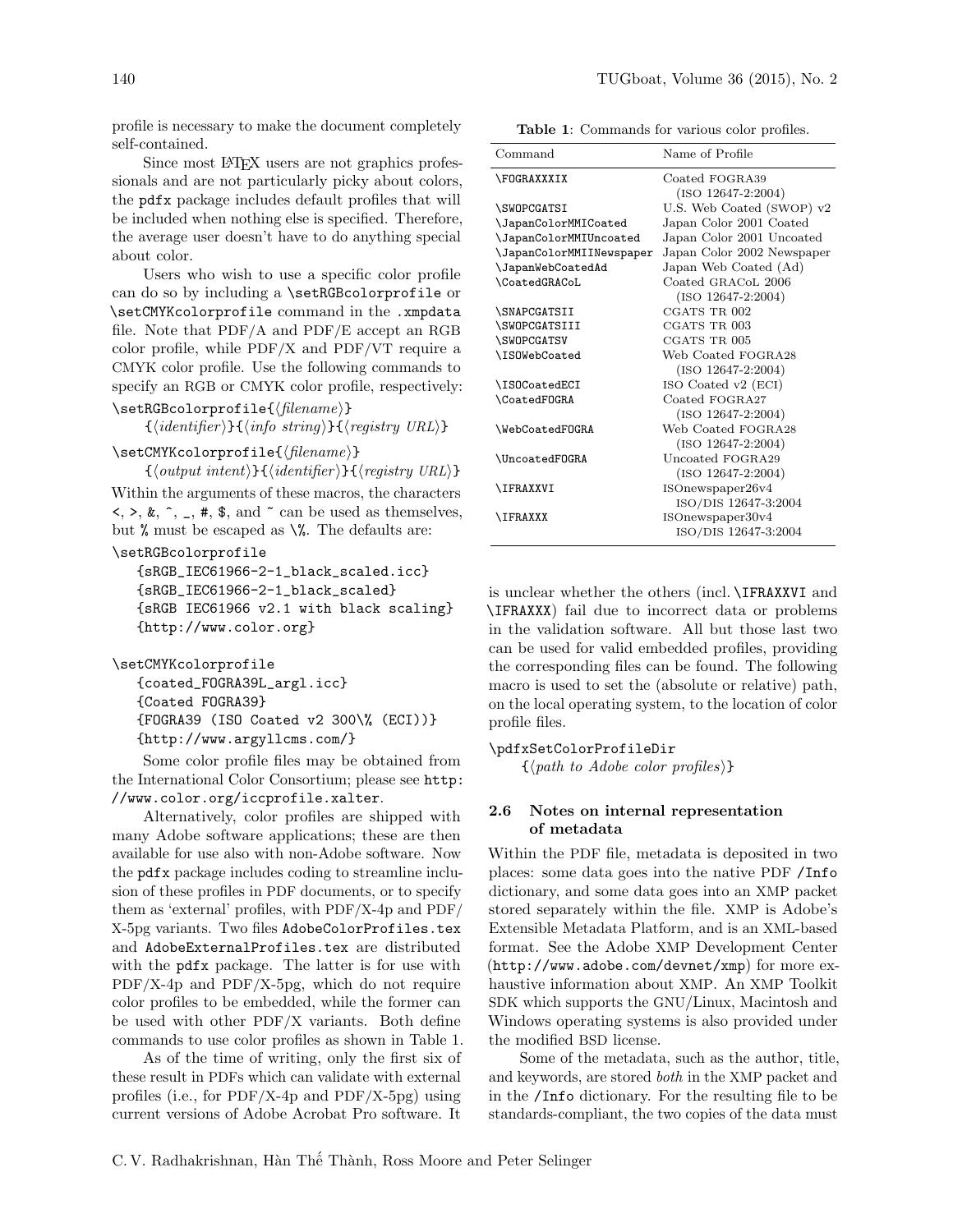be identical. All of this is taken care of automatically by the pdfx package.

In principle, users can resort to alternate ways to create an XMP file for inclusion in PDF. In this case, users should create a file pdfa.xmp or pdfx.xmp (etc., depending on the PDF flavor) containing the pre-defined data. However, this is an error-prone process and is not recommended for most users. If there is a particular field of metadata that you need and that is not currently supported, please contact the authors.

pdfx makes use of the xmpincl package to include xmp data into the PDF. The documentation of the xmpincl package may help interested users to understand the process of xmp data inclusion.

# 2.7 Tutorials and technical notes

A tutorial with step-by-step instructions for generating PDF/A files is at:

<http://www.mathstat.dal.ca/~selinger/pdfa>

Some technical notes about production problems that authors have encountered in generating PDF/A-compliant documents are at:

[http://support.river-valley.com/wiki/](http://support.river-valley.com/wiki/!index.php?title=Generating_PDF/A_compliant_PDFs_from_pdftex) [index.php?title=Generating\\_PDF/A\\_compliant\\_](http://support.river-valley.com/wiki/!index.php?title=Generating_PDF/A_compliant_PDFs_from_pdftex) [PDFs\\_from\\_pdftex](http://support.river-valley.com/wiki/!index.php?title=Generating_PDF/A_compliant_PDFs_from_pdftex)

# 3 Installing

The pdfx package is available on CTAN as usual, via <http://ctan.org/pkg/pdfx>. It is also included in TEX distributions such as TEX Live and MIKTEX.

## 3.1 Limitations and dependencies

pdfx.sty works with pdfTFX and also LuaTFX. It further depends on the following other packages:

- 1. xmpincl for insertion of metadata into PDF.
- 2. hyperref for hyperlinking, bookmarks, etc.
- 3. glyphtounicode.tex for mapping glyph names to corresponding Unicode.

#### 3.2 Files included

The following files are included in the package. Some are created from pdfx.dtx, following the Makefile.

#### 3.2.1 Package files

- pdfx.sty: main package file (from pdfx.dtx).
- pdfa.xmp: specimen xmp template for PDF/A.
- pdfe.xmp: specimen xmp template for PDF/E.
- pdfvt.xmp: specimen xmp template for PDF/VT.
- pdfx.xmp: specimen xmp template for PDF/X.
- 8bit.def: custom input encoding.
- l8uenc.def: input encoding macro declarations.
- glyphtounicode-cmr.tex: maps glyph names to corresponding Unicode for Computer Modern and other TEX-specific fonts.
- coated\_FOGRA39L\_argl.icc: CMYK color profile (freely distributable).
- sRGB\_IEC61966-2-1\_black\_scaled.icc: RGB color profile (freely distributable).
- ICC\_LICENSE.txt: license for the color profiles.
- AdobeColorProfiles.tex: macros for inclusion of Adobe-supplied color profiles.
- AdobeExternalProfiles.tex: macros for use of external color profiles.

#### 3.2.2 Documentation

- README: usual top-level information.
- manifest.txt: file list.
- sample.tex, sample.xmpdata: a sample file with sample metadata.
- small2e-pdfx.tex, small2e-pdfx.xmpdata: another sample file with sample metadata.

#### 3.2.3 Sources

- src/pdfx.dtx: literate source combining code and documentation.
- src/pdfx.ins: installer batch file.
- src/rvdtx.sty: used by pdfx.dtx.
- src/Makefile: a Makefile for building the documentation.

# 3.3 Licensing and contact

The package is released under the LAT<sub>EX</sub> Project Public License. Bug reports, suggestions, feature requests, etc., may be sent to any of the authors at the addresses below.

#### Bibliography

- <span id="page-5-1"></span>[1] Adobe Systems Inc.; PDF Reference 1.7, November 2006. Also available as [\[6\]](#page-6-6). [http://www.adobe.com/devnet/](http://www.adobe.com/devnet/pdf/pdf_reference.html) [pdf/pdf\\_reference.html](http://www.adobe.com/devnet/pdf/pdf_reference.html).
- [2] Dublin Core Metadata Element Set, Version 1.1, October 2010. <http://dublincore.org/documents/dces/>
- <span id="page-5-0"></span>[3] ISO 19005-1:2005; Document Management — Electronic document file format for long term preservation— Part 1: Use of PDF 1.4 (PDF/A-1); Technical Committee ISO/TC 171/SC 2 (Sept. 2005). Revisions via Corrigenda: ISO 19005-1:2005/Cor 1:2007 (March 2007); ISO 19005-1:2005/Cor 2:2011 (Dec. 2011). [http://www.](http://www.iso.org/iso/catalogue_detail?csnumber=38920) [iso.org/iso/catalogue\\_detail?csnumber=38920](http://www.iso.org/iso/catalogue_detail?csnumber=38920).
- [4] ISO 19005-2:2011; Document Management Electronic document file format for long term preservation — Part 2: Use of ISO 32000-1 (PDF/A-2); Technical Committee ISO/TC 171/SC 2 (June 2011). [http://www.iso.org/](http://www.iso.org/iso/catalogue_detail?csnumber=50655) [iso/catalogue\\_detail?csnumber=50655](http://www.iso.org/iso/catalogue_detail?csnumber=50655).